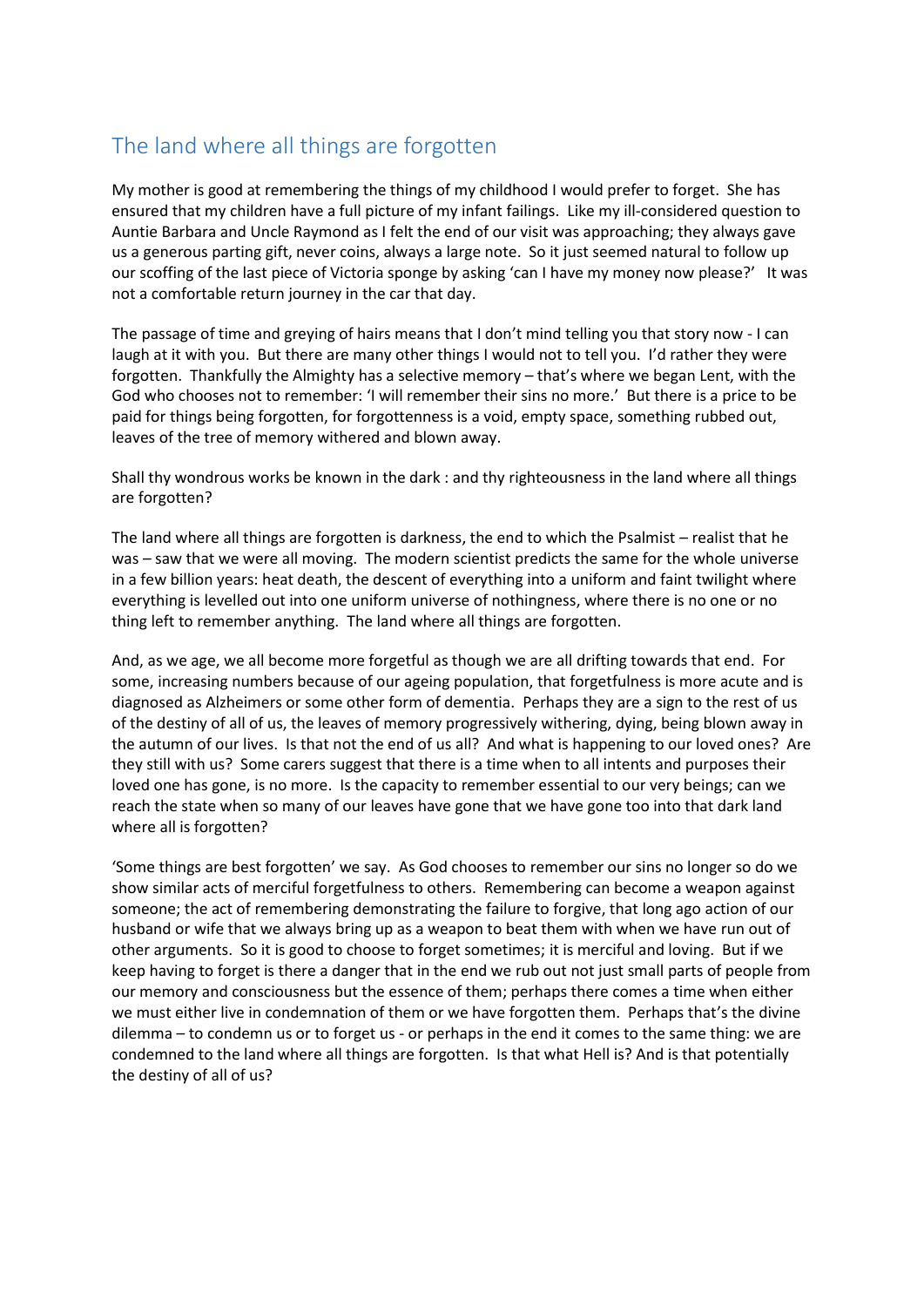## The bare tree

The coming

And God held in his hand A small globe. Look he said. The son looked. Far off, As through water, he saw A scorched land of fierce Colour. The light burned There; crusted buildings Cast their shadows: a bright Serpent, A river Uncoiled itself, radiant With slime. On a bare Hill a bare tree saddened The sky. Many people Held out their thin arms To it, as though waiting For a vanished April To return to its crossed Boughs. The son watched Them. Let me go there, he said. *R S Thomas*

St Irenaeus was amongst the Church fathers who enunciated the principle that what Christ did not assume in his mortal flesh cannot be redeemed or healed or saved. For us to be saved he had to become one like us, one of us, with the same flesh and blood. He had to share our human experience and frailty. Irenaeus saw this symbolised in what he called Recapitulation; that the things that went wrong in the Old Testament and old dispensation were revisited in the new. So, for instance, Christ is the second Adam, Mary the new Eve, and the tree that led to death becomes the tree on which Christ is crucified to bring us to life. So man is redeemed, woman is redeemed, even the tree is redeemed: all that went astray is recapitulated and becomes the instrument of salvation.

'Let me go there, he said.' Jesus chooses to enter into all the brokenness of human experience and redeem it, heal it, save it.

Shortly before and shortly after Christmas two beloved former members of this church family passed on to what I am now going to call the land where all is remembered. They were both well into their nineties; Gordon as frail as anything but his mind as sharp as ever (in my last visit we discussed one of the Brain Cox's programmes on cosmology). Betty sadly has lived with several years of progressive - or should I say regressive – dementia. They were an absolutely devoted couple and so it was a touch heartbreaking that there came a time when she couldn't remember their home or life together in Fen Road but only her childhood home – for which she craved. But she always recognised Gordon, I'm glad to say. She even, I'm pretty sure, recognised me – and our last act together was to pray and I'm quite sure her soul and body stilled at that moment when she was otherwise in some discomfort. But if she had lived longer I am sure she would have forgotten who I was and then forgotten who Gordon was and somewhere along the way even forgotten who God was as her autumn took away all the foliage of her memory and recognition. Reduced to a bare tree.

It was a bare tree that Jesus assumed, that he bore, that he gave his life to and on; a tree stripped of